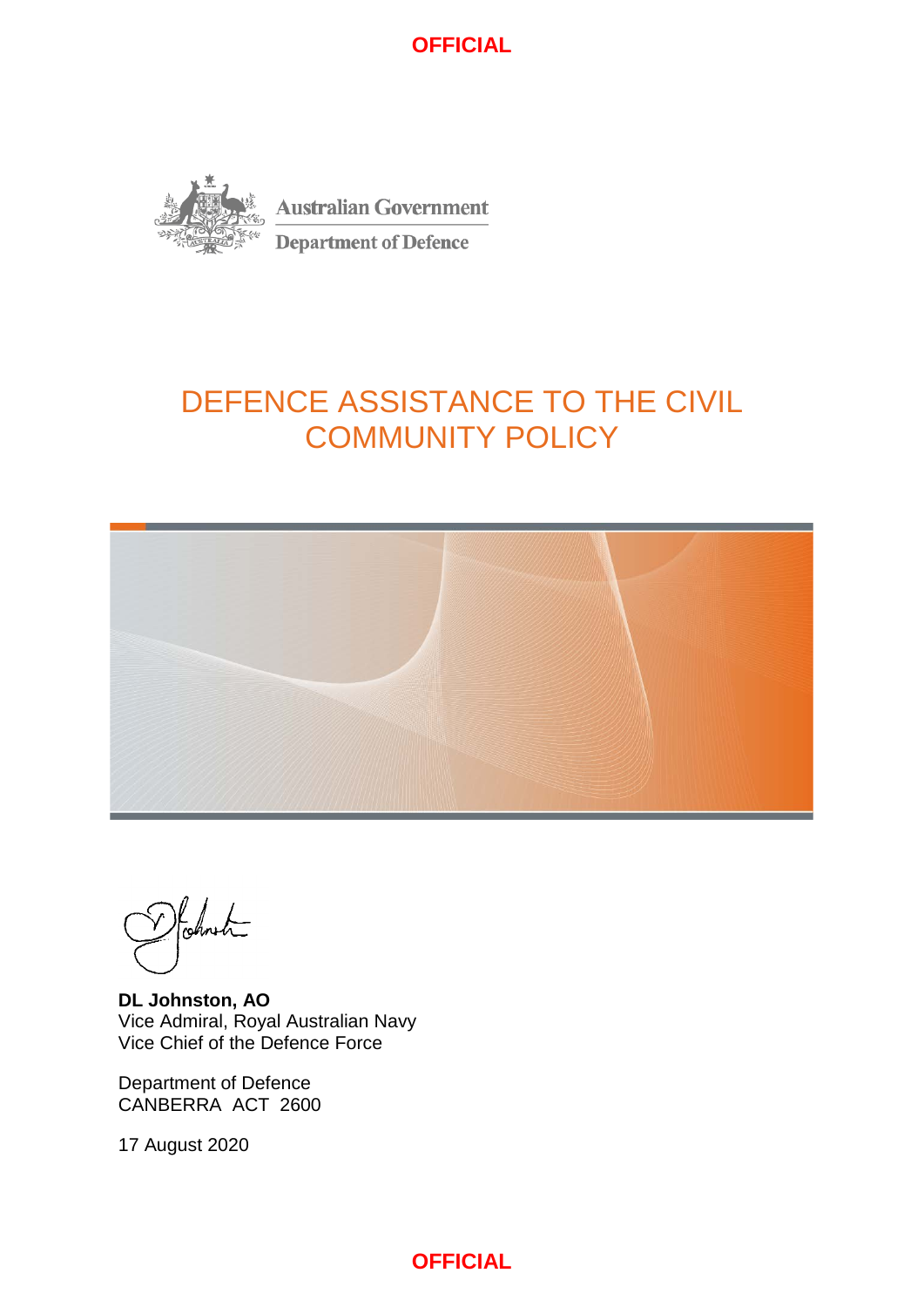ii

# DEFENCE ASSISTANCE TO THE CIVIL COMMUNITY POLICY

| Issued by:                  | The Defence Assistance to the Civil Community Policy (this policy)<br>has been issued by the Vice Chief of the Defence Force (VCDF).                                                                                                                                                                                                                                                                                                                                                     |
|-----------------------------|------------------------------------------------------------------------------------------------------------------------------------------------------------------------------------------------------------------------------------------------------------------------------------------------------------------------------------------------------------------------------------------------------------------------------------------------------------------------------------------|
| Purpose:                    | This policy describes the agreed approach to providing Defence<br>assistance to the civil community (DACC). It covers emergency and<br>non-emergency assistance within Australia and its territories. This<br>policy includes concepts and principles to be applied by Defence<br>personnel to effectively and efficiently manage Defence assistance<br>to the civil community where use of force, or potential use, of force<br>(including intrusive or coercive acts) is not involved. |
|                             | This policy is supported by the Defence Assistance to the Civil<br><b>Community Manual.</b> The DACC manual provides support for<br>Defence personnel to enable them to meet the intended outcomes of<br>this policy. It should be read in conjunction with this policy document.                                                                                                                                                                                                        |
| Scope and<br>applicability: | This policy is an administrative policy framework document. It<br>applies to all Defence personnel.                                                                                                                                                                                                                                                                                                                                                                                      |
|                             | The terms of a relevant contract may extend the application of this<br>policy to a person/s engaged under a contract.                                                                                                                                                                                                                                                                                                                                                                    |
|                             | Defence Instruction - Administrative policy should be read in<br>conjunction with this policy. In accordance with <b>Defence Instruction</b> $-$<br>Administrative Policy, the Secretary and the Chief of the Defence<br>Force (CDF) require Defence personnel to comply with this policy.                                                                                                                                                                                               |
|                             | Defence personnel who award or manage contracts should consider<br>whether there is a specific and documented reason to include the<br>requirement to comply. If so, include such terms in the contract.                                                                                                                                                                                                                                                                                 |
| Management:                 | This policy will be reviewed within two years from its date of issue. A<br>review may occur sooner to ensure it continues to meet the intended<br>policy outcome/s.                                                                                                                                                                                                                                                                                                                      |
| Availability:               | The latest version of this policy is only available from DPLIS Defence<br>Documents web site. Its currency cannot be guaranteed if sourced<br>from other locations.                                                                                                                                                                                                                                                                                                                      |
| Policy domain:              | Military Command Support domain                                                                                                                                                                                                                                                                                                                                                                                                                                                          |
| Accountable<br>officer:     | Vice Chief of the Defence Force                                                                                                                                                                                                                                                                                                                                                                                                                                                          |
| Policy owner:               | <b>Head Military Strategic Commitments</b>                                                                                                                                                                                                                                                                                                                                                                                                                                               |
| Policy contact:             | Director General Military Strategic Commitments                                                                                                                                                                                                                                                                                                                                                                                                                                          |
| Definitions:                | Definitions that apply to this policy are at <b>Annex A</b> .                                                                                                                                                                                                                                                                                                                                                                                                                            |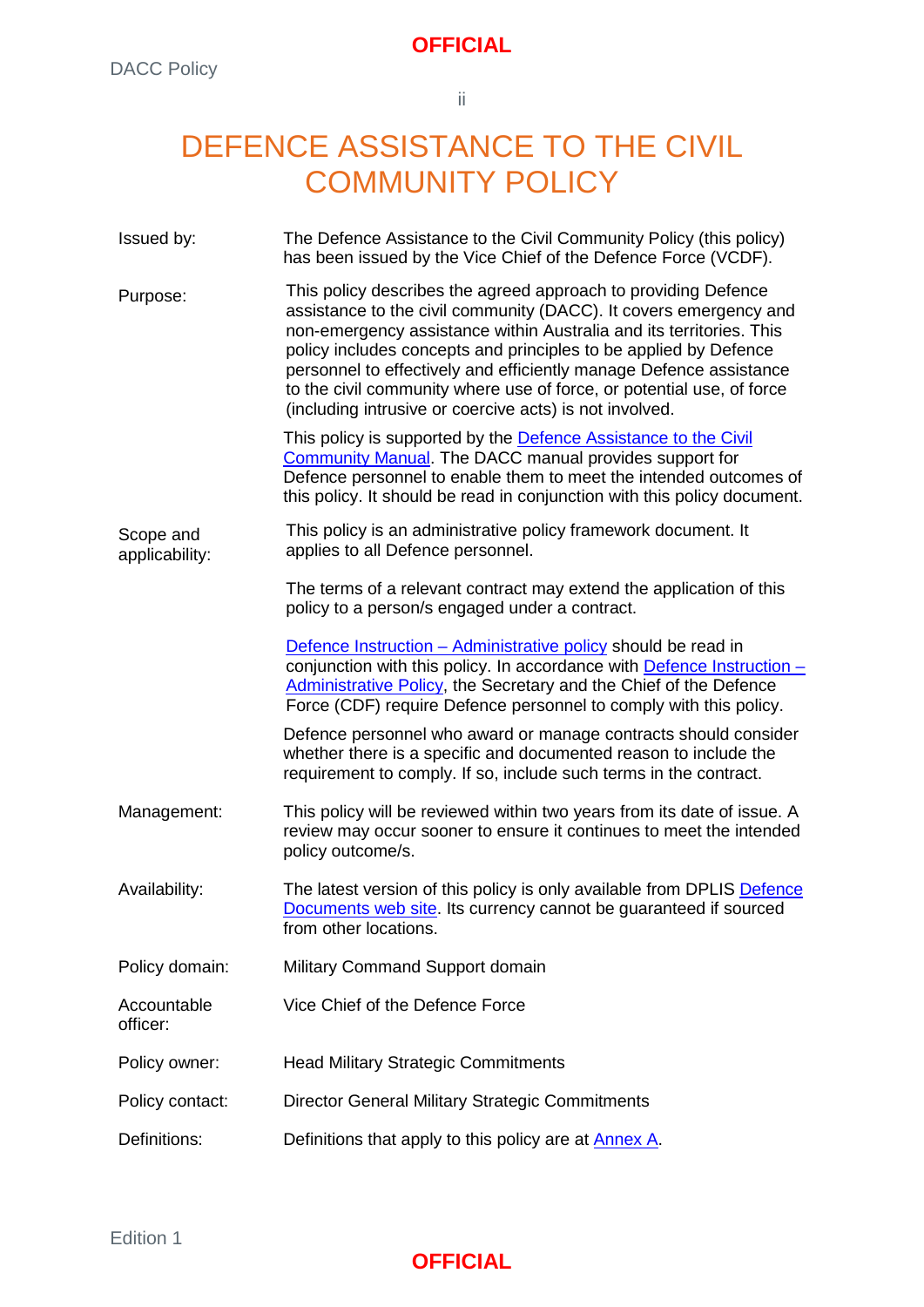# DEFENCE ASSISTANCE TO THE CIVIL COMMUNITY POLICY

## **POLICY STATEMENT**

1.1 Defence recognises the importance of supporting the Australian community and the re-assurance Defence Assistance to the Civil Community (DACC) can provide to the people of Australia in times of crisis.

1.2 The Defence Assistance to the Civil Community Policy (this policy) establishes the Defence Assistance to the Civil Community (DACC) framework and provides the arrangements by which Defence makes decisions regarding the provision of assistance to the civil community. This policy includes concepts and principles to inform Defence personnel who are making decisions about the provision of DACC. The application of these concepts and principles enables Defence personnel to meet the intended outcomes of this policy. Head Military Strategic Commitments is responsible for ensuring the alignment of DACC policy with Australian Government crisis management arrangements and providing the interface between Defence and whole of government stakeholders. Defence personnel are further supported by guidance, information and procedures described in the **DACC** [Manual](https://objective/id:BN20376121) which is managed by Military Strategic Commitments Branch.

1.3 Defence provides support to the community under a range of different frameworks. The two main forms of assistance provided by Defence to civil authorities and organisations within Australia are:

a. Defence Assistance to the Civil Community (DACC); and

b. Defence Force Aid to the Civil Authority (DFACA)—not covered in this policy.

1.4 In accordance with Australian Government expectations, Defence is committed to assisting the civil community in both emergency and non-emergency situations. DACC is the mechanism by which Defence achieves this effect. DACC support is not to involve the use, or potential use, of force (including intrusive or coercive acts) by Defence members.

# **RATIONALE**

1.5 DACC provides a highly responsive and agile policy framework through which Defence can assist other organisations or agencies. This assistance delivers an outcome or effect at a time when the recipient's own resources are not sufficient and have been overwhelmed. It can also include an activity of significance where there is a mutually beneficial outcome for Defence in providing assistance. Although states and territories have primary responsibility for domestic disaster response within their jurisdiction, Defence support to civilian agencies in times of major disasters and emergencies has been a consistent policy of Australian Government material assistance. The DACC arrangements exist to guide commanders in the application of Defence resources to provide support outside the core business of military operations to defend Australia.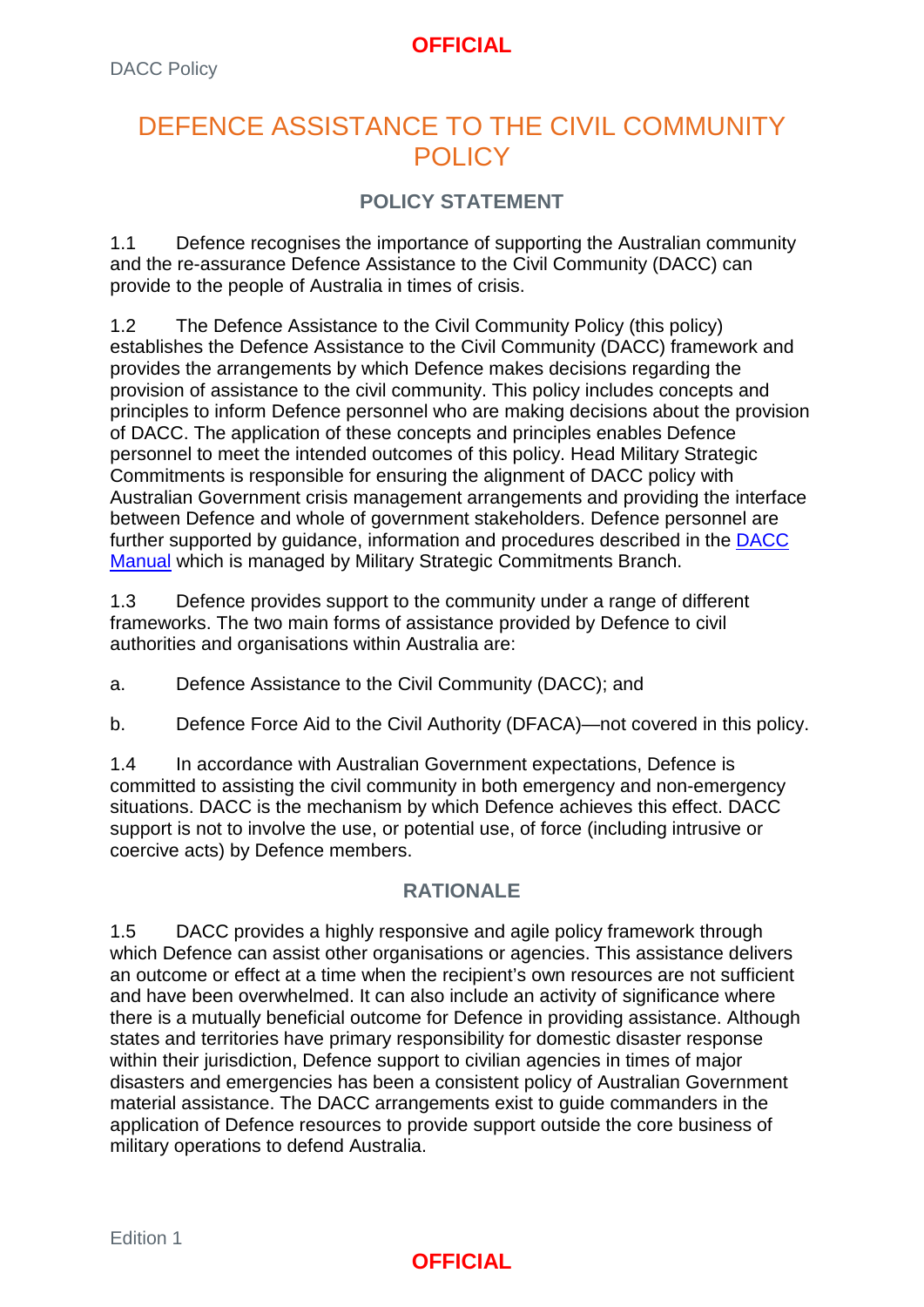$\overline{2}$ 

#### **OUTCOMES**

1.6 Defence is to provide the appropriate level of response in both emergency and non-emergency situations based on Australian Government direction, requests for non-financial assistance from state and territory governments, and in accordance with the direction contained within this policy and procedures outlined in the DACC [Manual.](https://objective/id:BN20376121)

1.7 The provision of DACC requires a continuous evaluation of the readiness of the Defence resources necessary to achieve the Australian Government's expected Defence outcomes. Specifically, the CDF Preparedness Directive (CPD) and Defence Requirements Management Module (DRMM) provides the preparedness requirements that will allow Defence to meet the expectations of the Australian Government in times of emergency under Defence Response Options 5 and 6[1](#page-3-0).

## **KEY PRINCIPLE ONE – DACC PROVISIONS**

1.8 Historically, in times of national crisis or large scale disaster, Defence has provided assistance to the Australian civilian community when in need, to save human life, alleviate human suffering or prevent loss or damage to property. The diverse demands of the contemporary strategic environment require Defence capabilities which are able to respond to the Australian Government's requirements, both in terms of defending Australia and meeting domestic essential community support requirements.

1.9 The provision of DACC is based on a number of factors and deliberate consideration is required to ensure Defence resources are used to deliver the core business of Defence. Before DACC is provided, assistance is to be formally requested, agreed to, and formal acceptance notified by Defence<sup>2</sup>. The decision to provide DACC support and commit Defence assets will depend on each circumstance and is to be made in full consideration of prevailing operational, fiscal and policy conditions. DACC support is normally short-term in nature, provided on a non-enduring basis and does not grant any rights to the organisation or individual receiving assistance.



<span id="page-3-0"></span>The CPD and DRMM reside on the DSN.

<span id="page-3-1"></span><sup>2</sup> Requests for Australian Government non-financial government assistance, categorised as DACC 2 or 3, is to be formally requested through Emergency Management Australia.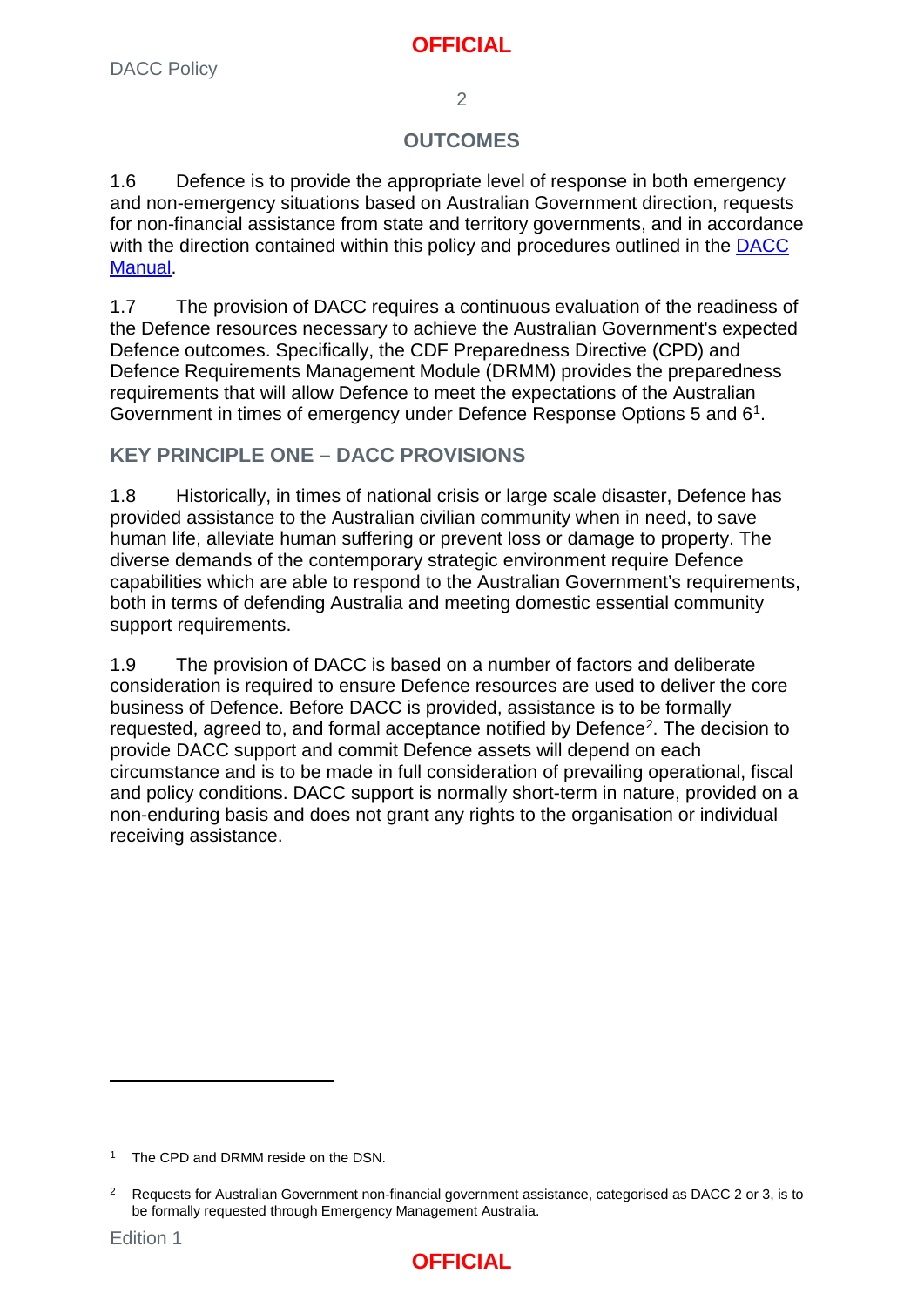## **KEY PRINCIPLE TWO – DACC CATEGORISATION**

1.10 DACC is divided into two classes, emergency and non-emergency, and comprises 'six categories'[3](#page-4-0) as follows:

- a. Emergency Assistance**:**
	- (1) Category 1 local emergency assistance (DACC 1)
	- (2) Category 2 significant emergency assistance (DACC 2)
	- (3) Category 3 emergency recovery assistance (DACC 3).
- b. [Non-emergency Assistance](#page-11-1)**:**
	- (1) Category 4 local non-emergency assistance of a minor nature (DACC 4)
	- (2) Category 5 significant non-emergency assistance (DACC 5)
	- (3) Category 6 law enforcement assistance (DACC 6).

#### **KEY PRINCIPLE THREE – DACC SUITABILITY**

1.11 The following examples of Defence functions are not to be considered DACC:

- a. Defence assistance to domestic Australian law enforcement agencies where the use, or potential use, of force (including intrusive or coercive acts) by Defence members. This is categorised as DFACA, is initiated under Part IIIAAA of the *Defence Act 1903*, and is excluded from DACC provisions.
- b. Defence assistance to recognised domestic military ceremonial or military commemorative activities, including ANZAC Day and Australia Day.
- c. Defence ceremonial support to Royal and Vice Regal appointments and to local, state, territory and federal governments.
- d. Service Band support.
- e. All flypasts and flying displays conducted by Navy, Army and Air Force that are not authorised as part of the Public Events of Significance Program—in accordance with SI(AVN)OPS 3-104: Flying and Static Displays, AC [SI\(OPS\)](https://drms-glenbrook/id:AC1688119/document/versions/published)  [03–08 Flypasts and Flying Display](https://drms-glenbrook/id:AC1688119/document/versions/published) and [SI \(NA\) OPS 03-03 -](https://objective/id:E7695902/document/versions/published) Flypasts, Flying [Displays and Handling Demonstrations -](https://objective/id:E7695902/document/versions/published) DASR SPA 30, respectively.

-

<span id="page-4-0"></span><sup>3</sup> The Australian Government Crisis Management Framework, managed by the Department of Prime Minister and Cabinet, reflects the emergency DACC provisions.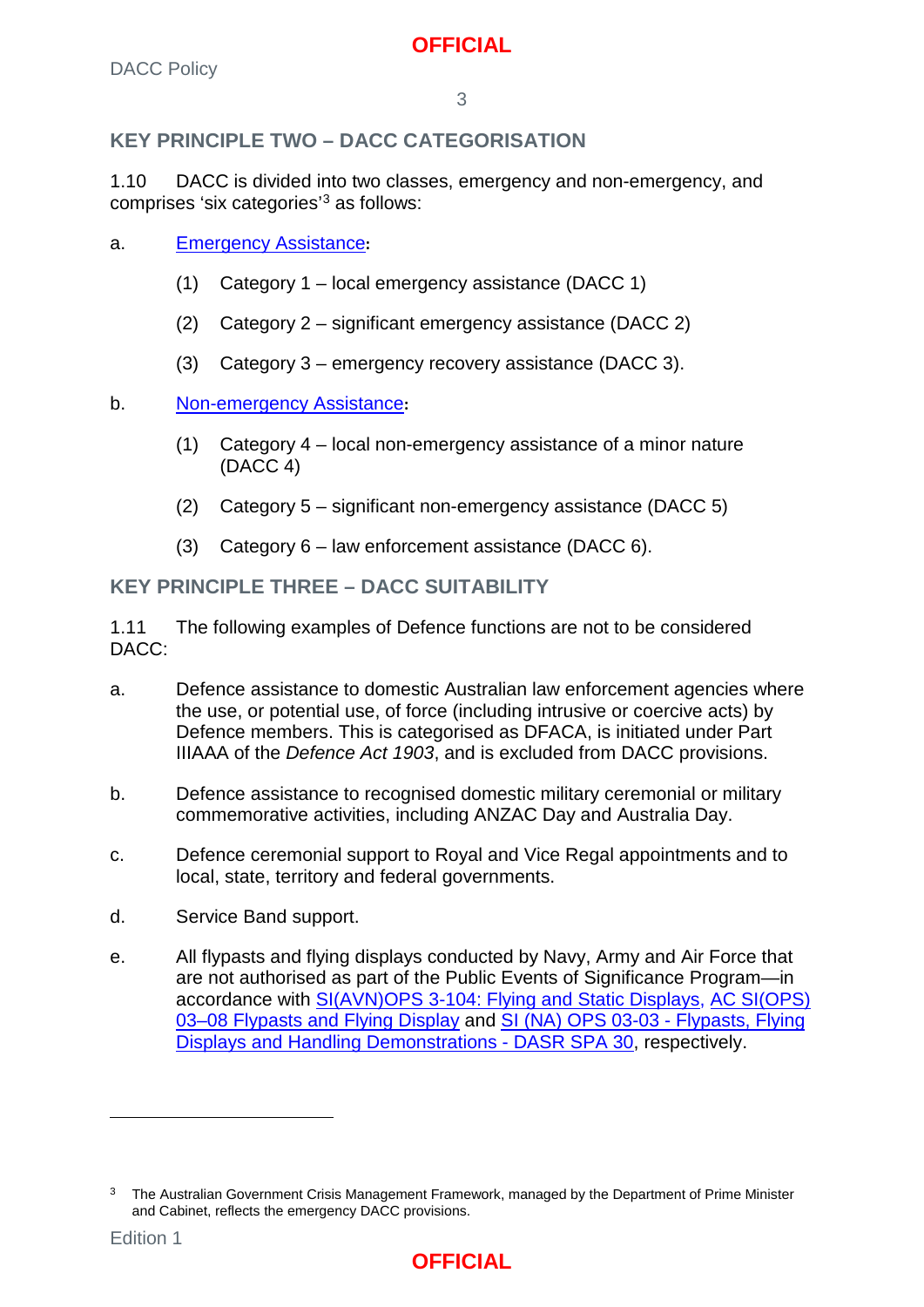- f. Defence assistance to media, entertainment or non-news media activities, including print, broadcast and online media; television and radio programs; films; documentaries; commercials; music videos; corporate videos; social media; and books. Requests for support of this nature should be directed to [Defence Media](mailto:media@defence.gov.au)<sup>[4](#page-5-0)</sup> in Media and Communication Branch for consideration in accordance with the [Media and Communication Policy.](http://intranet.defence.gov.au/home/documents/data/DEFPUBS/DEPTMAN/MC/Media_and_Communication.pdf)
- g. Defence assistance to school aged work experience programs. Refer to the Defence [Youth Policy Manual.](https://www.defenceyouth.gov.au/youth-safety/youth-policy-manual-youthpolman/)
- h. Defence ship visits to domestic ports and related Sea Day Activities. These are core maritime tasks coordinated by Navy Fleet Command and Navy Headquarters.
- i. Any activities conducted or support provided outside of Australian territory or beyond Australian maritime jurisdiction.
- j. Rendering safe of military explosive ordnance (actioned by the Regional Explosive Ordnance Services and Senior Ammunitions Technical Officer). See [DI\(G\) ADMIN 63–1 Management of land affected by](http://intranet.defence.gov.au/home/documents/data/ADFPUBS/DIG/ga63_01.pdf)  [unexploded](http://intranet.defence.gov.au/home/documents/data/ADFPUBS/DIG/ga63_01.pdf) ordnance<sup>5</sup>.
- k. Those activities initiated by Defence to provide a viable and recognisable service and raises Defence's public profile in the community are considered Community Engagement and are not categorised as DACC support. This includes activities initiated by Defence Force Recruiting. For example: Navy community engagement program assets, Army public affairs assets (including the Red Berets, Team Army (Armygeddon), and the Air Force public affairs assets including the Roulettes, RAAF Museum historic aircraft, RAAF Band and the RAAF balloon) are costed, funded and approved by respective Groups and Services.
- I. Use of the Defence Estate authorised under the Civil Use  $Policy<sup>6</sup>$  $Policy<sup>6</sup>$  $Policy<sup>6</sup>$ .
- m. The provision of emergency health care to civilians by Defence health personnel to save life and relieve suffering when civilian health resources are not readily available. Refer to the Defence Health Manual.



<span id="page-5-0"></span>media@defence.gov.au

<span id="page-5-1"></span><sup>5</sup> [http://intranet.defence.gov.au/home/documents/data/ARMYPUBS/SI/OPS/1\\_201.pdf](http://intranet.defence.gov.au/home/documents/data/ARMYPUBS/SI/OPS/1_201.pdf) and [http://intranet.defence.gov.au/home/documents/data/ADFPUBS/DIG/ga63\\_01.pdf](http://intranet.defence.gov.au/home/documents/data/ADFPUBS/DIG/ga63_01.pdf)

<span id="page-5-2"></span><sup>6</sup> [http://intranet.defence.gov.au/home/documents/data/publications/policy-documents/Defence-Estate-Civil-Use-](http://intranet.defence.gov.au/home/documents/data/publications/policy-documents/Defence-Estate-Civil-Use-Policy.pdf)[Policy.pdf](http://intranet.defence.gov.au/home/documents/data/publications/policy-documents/Defence-Estate-Civil-Use-Policy.pdf)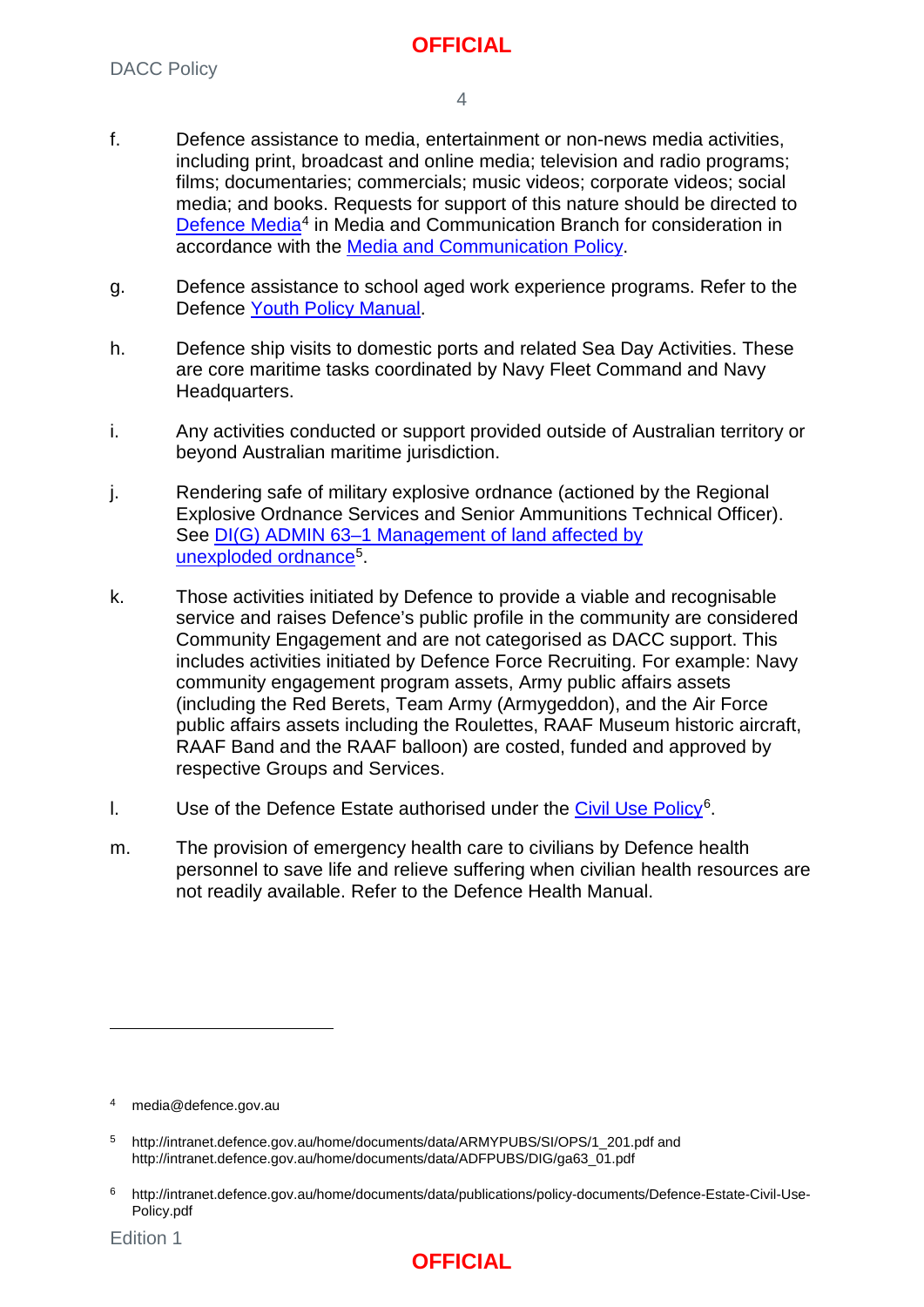#### 5

# **KEY PRINCIPLE FOUR – DACC APPROVING AUTHORITIES**

1.12 DACC support cannot be undertaken by Defence without correct approvals. The following table details the approving authority for DACC support.

#### **Table–1: Approving authority for DACC support**

| <b>DACC</b>    | Approving Authority <sup>7,8</sup>                                                                                                                            |
|----------------|---------------------------------------------------------------------------------------------------------------------------------------------------------------|
| 1              | SADFO/BM, Unit Commander or designated JTF or DACC Commander                                                                                                  |
| $\overline{2}$ | CDF or as delegated                                                                                                                                           |
| 3              | CDF or as delegated                                                                                                                                           |
| 4              | SADFO or Unit Commander depending on type of support requested - where<br>the net additional cost of support does not exceed \$10,000.                        |
| 5              | MINDEF - support requests greater than \$500,000;                                                                                                             |
|                | CDF - support requests \$500,000 or less;                                                                                                                     |
|                | VCDF, Head Military Strategic Commitments (HMSC) – multi-Service or Group<br>support \$250,000 or less;                                                       |
|                | Service Chiefs - single Service support \$250,000 or less;                                                                                                    |
|                | Deputy Service Chiefs, First Assistant Secretary Service Delivery (FASSD),<br>First Assistant Secretary Infrastructure (FASI) - support \$100,000 or less; or |
|                | Service environmental Director General (Maritime, Land, Air), Director General<br>Service Delivery - single Service or Group \$50,000 or less.                |
| 6              | MINDEF - support requests greater than \$500,000;                                                                                                             |
|                | CDF - support requests \$500,000 or less;                                                                                                                     |
|                | VCDF, Head Military Strategic Commitments (HMSC) - multi-Service or Group<br>support \$250,000 or less;                                                       |
|                | Service Chiefs – single Service support \$250,000 or less;                                                                                                    |
|                | Deputy Service Chiefs, First Assistant Secretary Service Delivery (FASSD),<br>First Assistant Secretary Infrastructure (FASI) - support \$100,000 or less; or |
|                | Service environmental Director General (Maritime, Land, Air), Director General<br>Service Delivery - single Service or Group \$50,000 or less.                |

1.13 DACC approving authorities should note approval to waive charges for DACC assistance under [Accountable Authority Instruction 6.](https://objective/id:AB23048099) See paragraphs 19–21 for further information regarding financial policy requirements for DACC.



<span id="page-6-0"></span> $7$  Single Service or Group authorities are authorised to commit resources within their remit unless there will be an impact on CPD and DRMM requirements. In these cases, DACC approvals need to be elevated to HMSC for approval coordination.

<span id="page-6-1"></span>Approving authorities are limited to approving the use of capabilities and resources held within their responsibilities and delegations.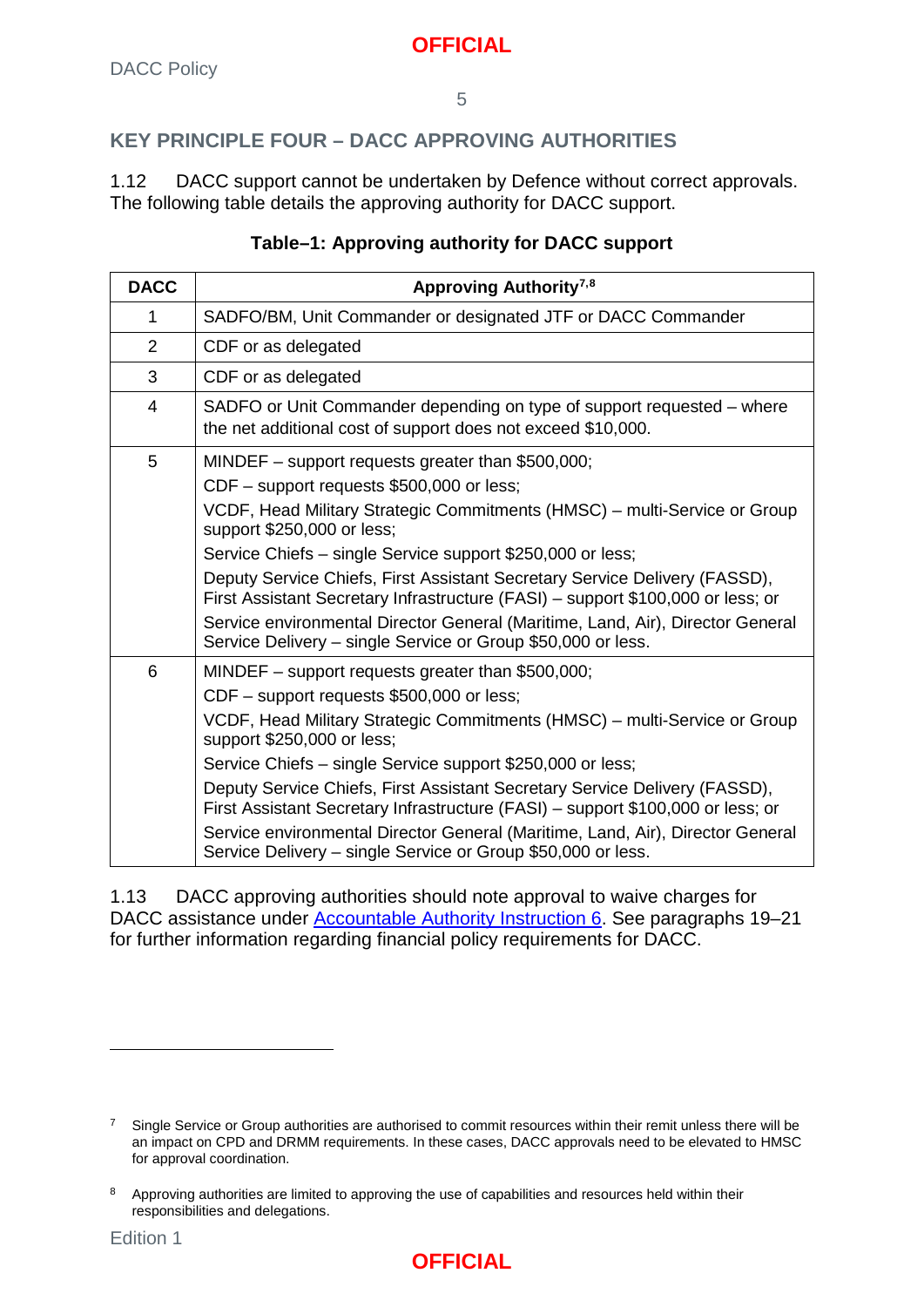#### **KEY PRINCIPLE FIVE – DACC CONSIDERATIONS**

1.14 Activities being considered for Defence support need to complement Defence's values, standards, priorities and goals. DACC Approving Authorities inform their decisions to support or not support DACC requests by considering the following aspects:

- a. Context. The nature and urgency of civilian requests for assistance need to be measured against the ability and capacity of the ADF to respond.
- b. Classification.
	- (1) The nature of assistance qualifying as DACC, or an alternative type of non-DACC assistance such as ceremonial activities or Defence Force Recruiting (DFR).
	- (2) Public Events of Significance (PES) are not to be reliant on Defence to be successful and the civilian organisation must be deemed able to manage the event successfully.
	- (3) Non-Defence alternatives. The responsibility of the local, state or territory governments to provide an emergency response and/or resources in the first instance. The availability of other government agency or commercial alternatives and the implications and perceptions of Defence competing with the private sector (the availability of commercial alternatives should not, by itself, exclude Defence providing the support).
- c. Capacity.
	- (1) The effect on Defence operations, force generation and force preparation commitments and other associated core programs, such as maintenance and supply.
	- (2) The capacity to provide goods and services (diversion of resources) and the potential impacts this could have on Defence meeting its Government directed requirements.
- d. Reputation.
	- (1) The reputational benefit to Defence, the ADF or the Service(s) in return for the assistance or the reputational risk if no action is taken or if the support cannot be completed.
	- (2) The potential for criticism by other civil entities who might perceive Defence has favoured one entity over another.
	- (3) The possibility the provision of DACC may be seen as a substitute for the usual avenues of funding or assistance available to non-profit organisations or government agencies and the provision of support will establish a precedence.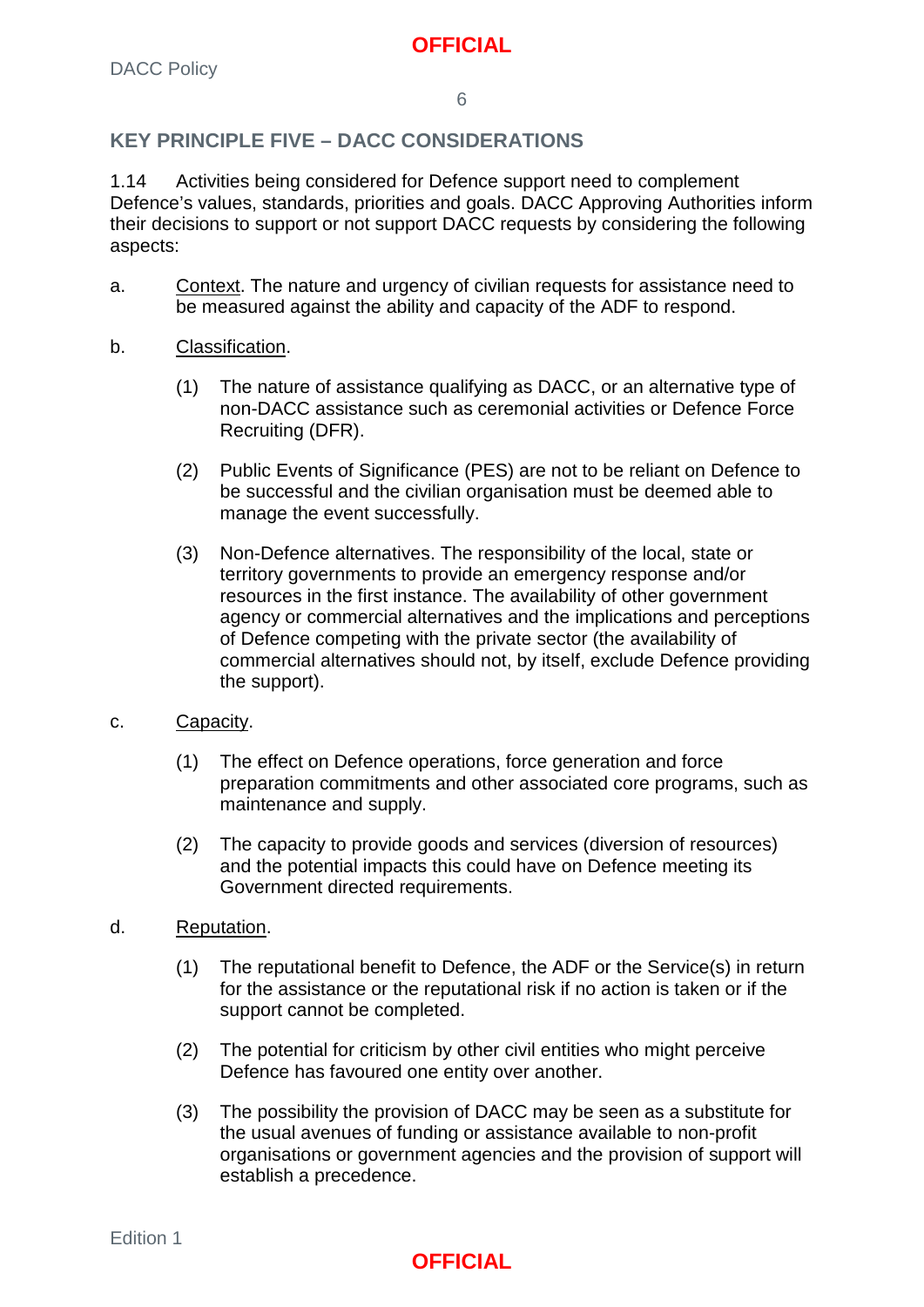(4) The request is to complement Defence policies and programs such as, but not limited to: the [Defence White Paper;](http://drnet/strategy/OFASSP/AboutUs/Pages/Publications.aspx) [Pathway to Change:](http://drnet/People/Culture/Pages/Pathway-to-Change.aspx) [Evolving Defence Culture;](http://drnet/People/AboutDPG/Pages/People-Policy-and-Culture-Division.aspx) [Defence Strategic Update](https://www.defence.gov.au/StrategicUpdate-2020/) and the [First](http://drnet/AssociateSecretary/first-principles/Pages/default.aspx)  Principles Review – [Creating One Defence.](http://drnet/AssociateSecretary/first-principles/Pages/default.aspx)

#### e. Return on Investment.

- (1) The assistance raises the awareness and increase community understanding of Defence.
- (2) Assists in meeting the communication priorities/objectives as outlined in Defence Communication Strategy.
- (3) Allows Defence to maximise public affairs return on investment and consider Defence Force Recruiting priorities such as, but not limited to, the Australian Defence Force Recruiting Strategic Plan 2011-22.
- (4) Consider other programs such as the recruitment and retention of women [\(Australian National Action Plan on Women, Peace and](https://www.pmc.gov.au/office-women/international-forums/australian-national-action-plan-women-peace-and-security-2012-2018)  [Security 2019-2029\)](https://www.pmc.gov.au/office-women/international-forums/australian-national-action-plan-women-peace-and-security-2012-2018), Indigenous Australians (Defence Indigenous [Employment Strategy](http://drnet/raaf/DWD/IndigenousEngagement/Pages/Resources-and-Publications.aspx) and the [Defence Reconciliation Action Plan\)](http://drnet/People/Diversity/Indigenous-Affairs/Pages/Defence-Reconciliation-Action-Plan.aspx), multicultural Australians [\(Multicultural Recruitment & Retention](http://drnet/People/DFR/Recruiting-Initiatives/Pages/Recruiting-Initiatives.aspx)  [Strategy\)](http://drnet/People/DFR/Recruiting-Initiatives/Pages/Recruiting-Initiatives.aspx) and Generations Y and Z.

#### f. Finance.

- (1) The costs incurred for all DACC support will be funded from Service and Group budgets and associated financial risks and liabilities.
- (2) The basis and application of cost recovery including the circumstances in which a cost recovery variation or a cost recovery waiver may apply (reasons for not recovering costs are to be fully articulated in writing as part of the approval process for all DACC categories).

#### g. Legal.

- (1) The requirement for recipients to provide an indemnity and or hold and maintain insurance to protect the Australian Government against liability for personal injury, death, property loss or damage and or third party claims arising from the execution of the support.
- (2) Prior to acceptance of a DACC request, Joint Operations Support Staff (JOSS) are to ensure an agreement or MOU applicable to the activity is executed to cover the support being requested.
- (3) The request/support should be compliant with Australian Government policy, regulations and policy principles.
- h. Safety.
	- (1) It should be noted the provision of DACC may provide unacceptable risk to the safety of Defence personnel. Consider the time and

Edition 1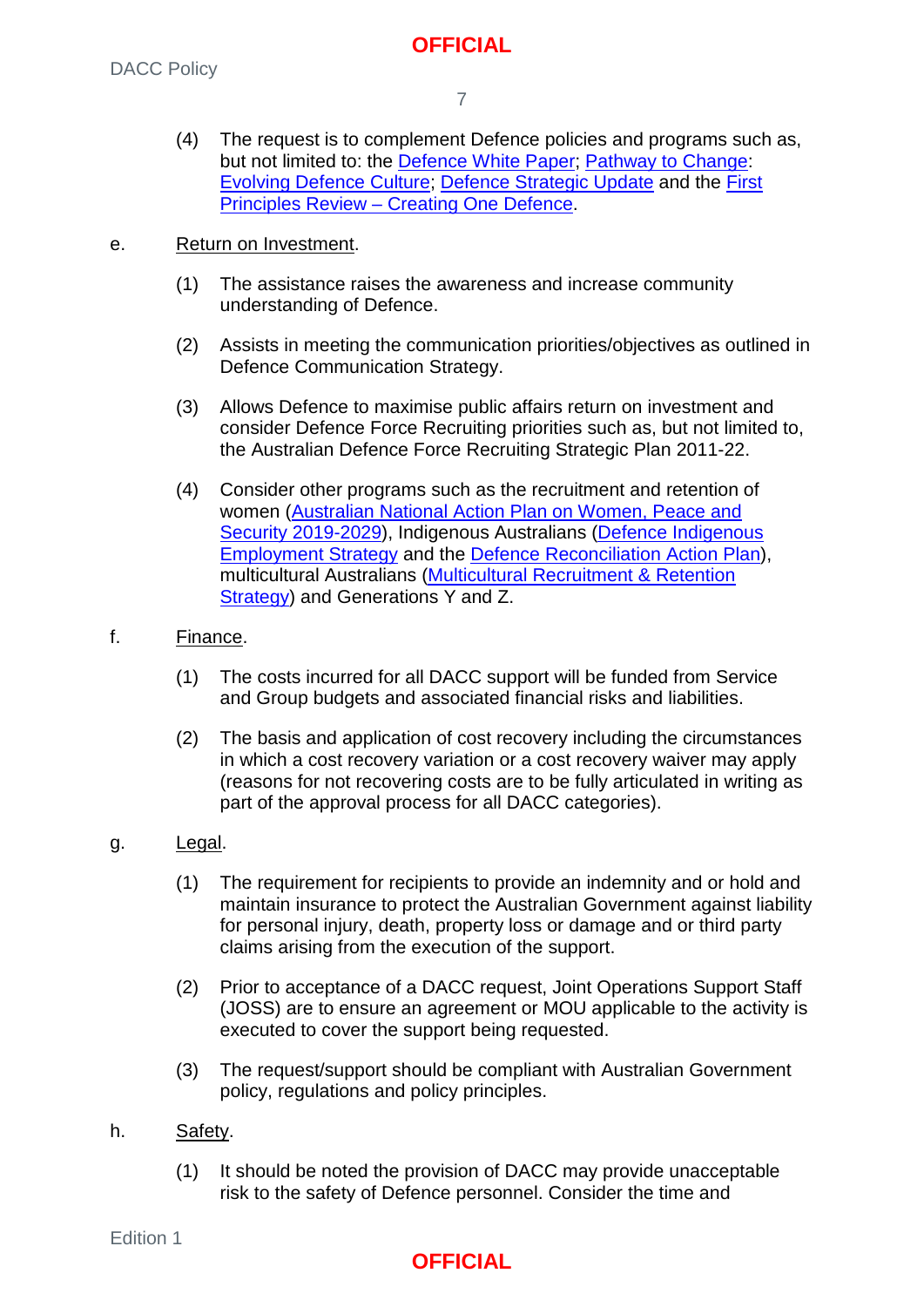resources required, in the circumstances, to adequately prepare ADF force elements to accomplish DACC support safely with the lowest risk reasonably practicable.

(2) *Work [Health](https://www.legislation.gov.au/Details/C2017C00305) and Safety Act 2011*[9](#page-9-0) (WHS Act) obligations.

## **KEY PRINCIPLE SIX – DACC COMMAND AND CONTROL**

1.15 CDF will appoint a Joint Task Force (JTF), subordinate Joint Task Group (JTG), or a DACC Commander based on Chief of Joint Operations (CJOPS) recommendations, and should consider the scale, complexity and/or duration of support required, including whether it is in support of a national, multi-jurisdiction or single jurisdiction civil emergency. Where a DACC Commander has not been appointed, the approving authority or delegate will assume the responsibilities in accordance with Table-1.

1.16 All Defence personnel assigned or attached in support of a DACC tasking will remain under the command of the ADF.

1.17 Federal, state and territory civil emergency management authorities are responsible for the management of civil emergencies within their jurisdiction. Any Defence support that is provided through DACC provisions is to be directed, prioritised and managed by the appropriate civil authority or community organisation. Defence personnel, however, are to remain within the Defence chain of command at all times.

## **KEY PRINCIPLE SEVEN – MANAGING RISKS**

1.18 The *Work [Health](https://www.legislation.gov.au/Details/C2017C00305) and Safety Act 2011*[10](#page-9-1) (WHS Act) imposes obligations on the Australian Government and on all Officers and Workers of Defence and applies to all DACC activities. In accordance with the [WHS](https://www.legislation.gov.au/Details/C2017C00305) Act, the duty of care and due diligence requirements are fundamental for the protection of Defence personnel engaged in the provision of assistance described in this policy. Undertaking all reasonably practicable measures to eliminate, or at least minimise, the risk to the health and safety of Defence personnel and others engaged in DACC support is mandatory. Extant WHS reporting remains mandatory for Defence personnel engaged in DACC activities.

1.19 DACC support should, therefore, be limited to that which can be accomplished within the standing core qualifications, skills and resources available to ADF elements at the time, which are then augmented by what reasonable additional mission training and resources can be provided within the available time frame. Except in the most extreme life threatening situation, where any further delay may



<span id="page-9-0"></span><sup>9</sup> https://www.legislation.gov.au/Details/C2017C00305

<span id="page-9-1"></span><sup>10</sup> https://www.legislation.gov.au/Details/C2017C00305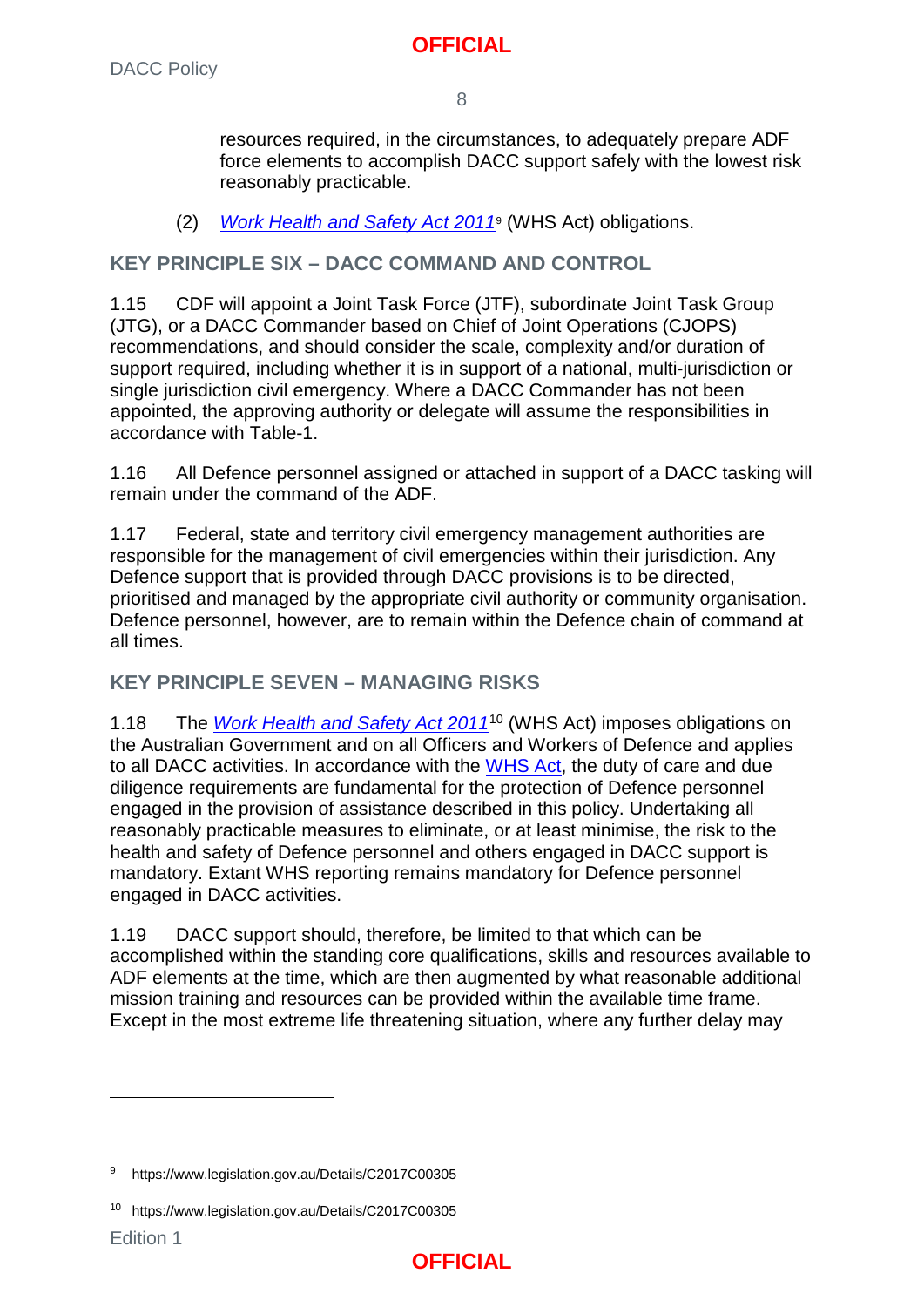9

lead to loss of life, Defence personnel should be provided task appropriate training and resources required to accomplish the DACC task.

1.20 There are also legal and financial risks associated with the Australian Government providing DACC. Requesting organisations, in appropriate circumstances, are required to provide an indemnity to the Australian Government and to hold appropriate insurance before Defence assistance is provided. There are limited circumstances where a waiver of indemnity and insurance requirements may be appropriate.

## **KEY PRINCIPLE EIGHT – FINANCIAL REQUIREMENTS**

1.21 The overall approach to financial and budgetary management within Australian Government departments and agencies reflects the Government's commitment to a more commercial approach through recovery of costs for the provision of Government services.

1.22 All DACC support is to have a cost estimate using the [DFG cost estimate](http://drnet/dfg/Services-Guidance/Pages/Default.aspx)  [calculator.](http://drnet/dfg/Services-Guidance/Pages/Default.aspx) DACC 1 and 2 cost estimates are to be completed as part of the DACC administration requirements and DACC 3, 4, 5 and 6 cost estimates should be completed prior to Defence committing any resources.

1.23 The rationale to recommend a cost waiver must be documented and provided to the Delegate prior to the decision being made and Defence assistance accepted. DACC cost recovery and waiver requirements are detailed in the [DACC](https://objective/id:BN20376121)  [Manual.](https://objective/id:BN20376121)

#### **KEY PRINCIPLE NINE – HIGH RISK WEATHER SEASON (HRWS) PREPARATIONS**

1.24 Preparations for the HRWS are key to ensuring Defence is suitably postured to support the whole of government response to natural disasters and emergencies, where Defence unique capabilities may be critical components of coordinated Australian Government assistance to states and territories.

1.25 Both external and internal to Defence engagement activities are crucial to maintaining alignment with the Australian Government Crisis Management Framework and a continuous understanding between key stakeholders on the provisions of DACC. Detailed HRWS preparations are provided in the [DACC Manual.](https://objective/id:BN20376121)

#### **KEY PRINCIPLE TEN – IMPLEMENTATION**

1.26 All Groups and Services responsible for the management of DACC support are to ensure that all processes and procedures required for the effective implementation of the DACC policy are clearly promulgated appropriately within 12 months of any re-issue of this policy.

#### **Annex:**

A [Definitions](#page-11-0)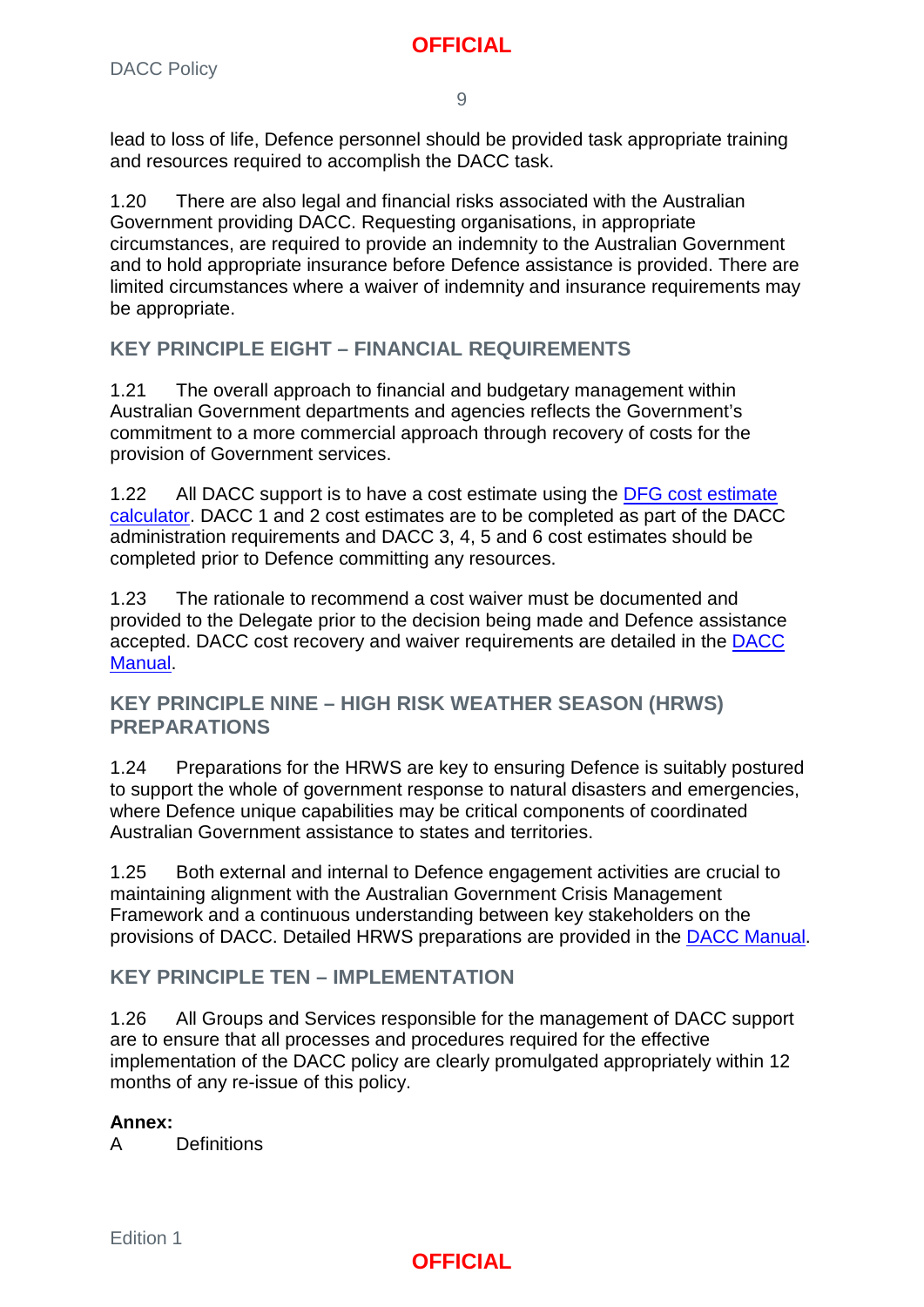**ANNEX A**

# **DEFINITIONS**

<span id="page-11-1"></span><span id="page-11-0"></span>The following list of terms are defined in [Defence Instruction –](http://defweb.cbr.defence.gov.au/home/documents/data/ADFPUBS/DIG/DI_Administrative_policy.pdf) Administrative policy. The definitions are intended to apply to their use in administrative policy framework documents:

**Accountable officer Administrative policy Australian Public Service employee Commander A person/s engaged under a contract Defence Defence civilian Defence locally engaged employee Defence member Defence personnel Defence-wide administrative policy framework document Framework documents Manager Period of effect Policy domain Policy owner Supervisor**

For the purpose of the policies described in this document, the following definitions apply:

**Aero-medical evacuation** (AME). An air activity conducted to transport ill or injured personnel under medical supervision to appropriate medical treatment facilities. **Australian Defence Force** (ADF). The Royal Australian Navy, the Australian Army, and the Royal Australian Air Force.

**ADFLO** means an Australian Defence Force Liaison Officer who is a member of Joint Operations Support Staff (JOSS). When activated, the ADFLO is situated within a state or territory emergency management agency or organisation with a role to facilitate DACC support. They also provide strategic advice to MSC and HQJOC on potential emergency requests for assistance and act as the working level Defence representative within the state or territory emergency management agency.

**Base Manager** (BM). A public servant of the Estate & Infrastructure Group (E&IG) appointed as the BM with authority, responsibility and accountability, through E&IG line management, for base support management and services including security support services. The BM will, in consultation with the Senior ADF Officer (SADFO) and Head Resident Units (HRUs), coordinate and administer whole-of-base support functions such as security, work health safety and emergency management planning.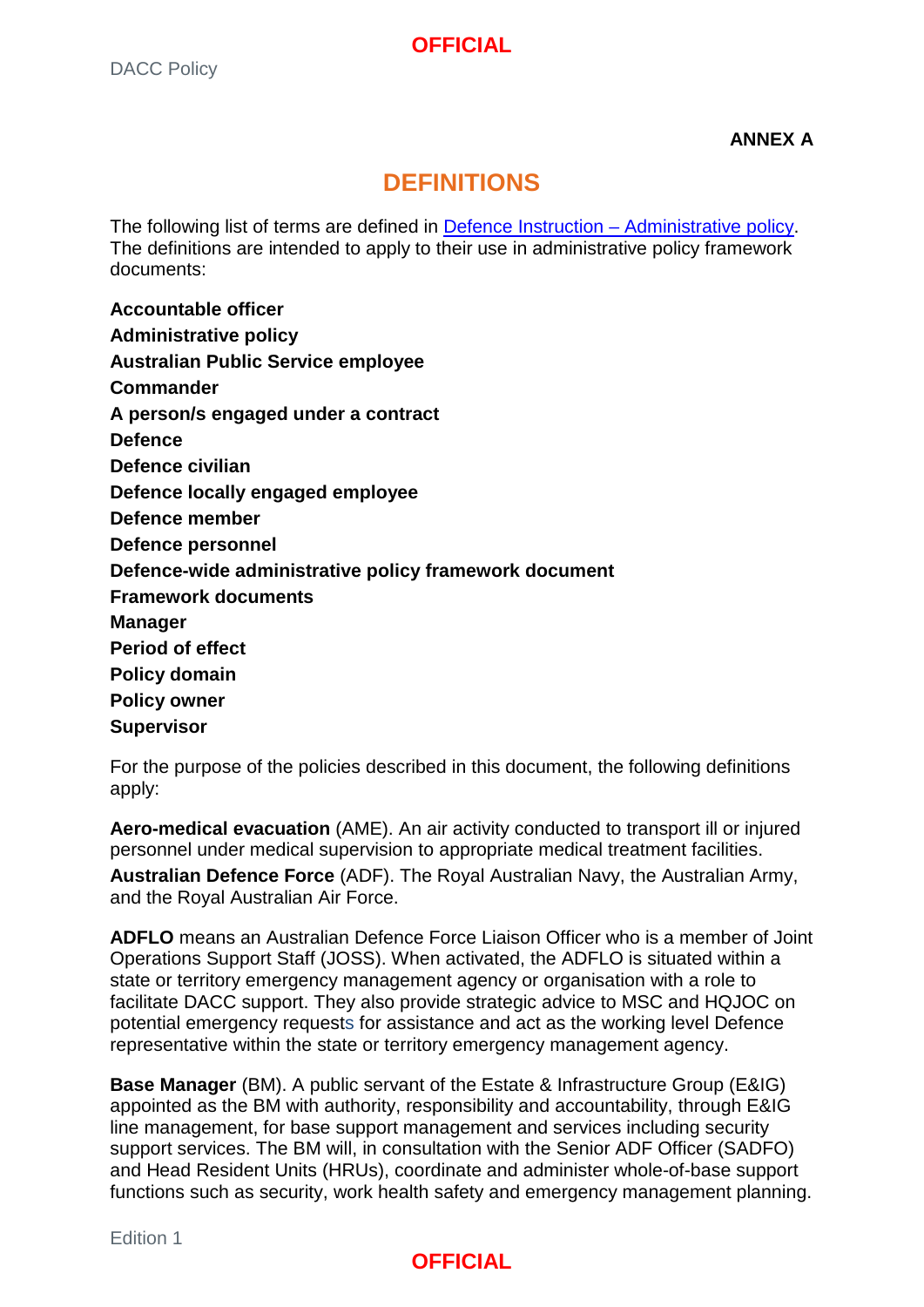#### $A-2$

**Ceremonial.** Ceremonial activities include occasions of national, state or territory significance such as Australia Day, ANZAC Day, the Bombing of Darwin, opening of parliaments, official honour guards and occasions where Defence has an obligation, or is directed, to support such activities. Ceremonial is something that is used or done as part of a ceremony or commemorative event which is official and formal in nature. In this context consideration must be given to not only the type of event but the effect that is being requested. If the type of event requests any ceremonial type support or elements the enquiry is to be directed to [ADF Ceremonial](https://www.defence.gov.au/ceremonial/Default.asp)<sup>[11](#page-12-0)</sup> in the first instance, who will then engage Service ceremonial representatives as appropriate.

**Commemorative.** Means a commemorative event or element of a larger event which is intended to allow people to remember / honour a particular historical person or event. Whilst not every commemorative event is ceremonial in nature, they will often have a ceremonial element to them.

**Civil Authority.** Civil authority refers to a civilian agency within an Australian government (Australian Government, state or territory government) that is responsible for and authorised to maintain law and order within their respective **jurisdictions** 

**Civil Community.** Civil community includes Australian Government and state or territory or local government departments, agencies and authorities, including law enforcement agencies and emergency services, and the Australian community at large, including clubs, social organisations and commercial enterprises.

**Community Engagement.** Community engagement means those activities initiated by Defence to provide a viable and recognisable service to a community activity. Community engagement includes Defence recruiting activities. Community engagement activities are not managed under DACC.

**Coordinating Authority.** Means the authority granted to a commander or individual assigned responsibility for coordinating specific functions or activities involving forces of two or more countries or commands, or two or more Services, or two or more forces of the same Service. The commander has the authority to require consultation between the agencies involved or their representatives, but does not have the authority to compel agreement. In case of disagreement between the agencies involved, the commander should attempt to obtain essential agreement by discussion. In the event essential agreement cannot be obtained the matter will be referred to the appropriate authority.

**Commercial.** Commercial for the purposes of DACC, means those organisations or individuals undertaking an activity or event for profit making purposes.



<span id="page-12-0"></span><sup>11</sup> https://www.defence.gov.au/ceremonial/Default.asp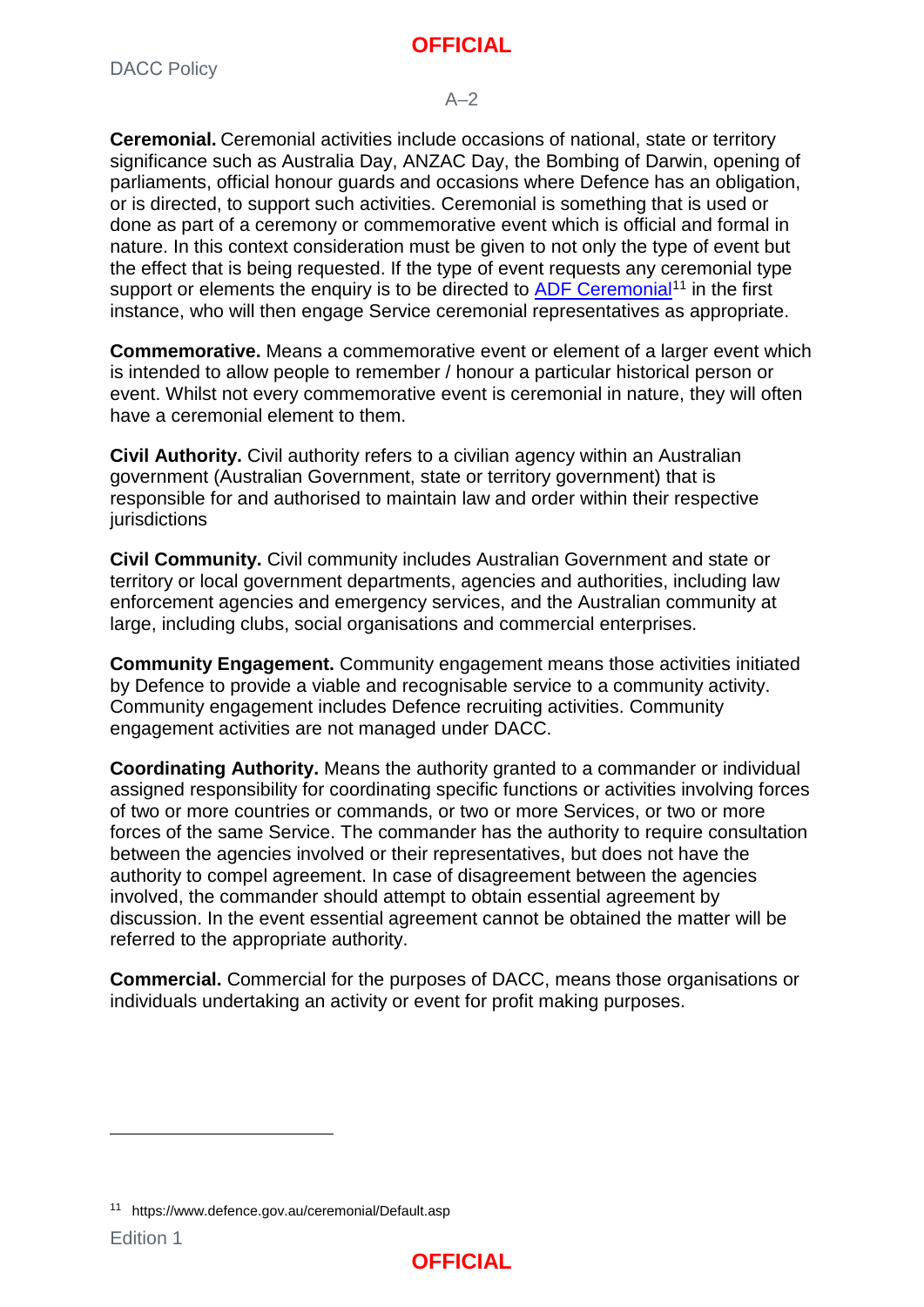#### $A-3$

**Commander Joint Task Force** (CJTF) is appointed by the CDF, following CJOPS recommendation, to deliver joint effect(s) with consideration of scale, complexity and/or duration in support of national, multi-jurisdiction or single jurisdiction civil emergency authority's emergency or non-emergency response and recovery assistance.

**Cost Recovery.** Refers to the recovery of the cost when Defence provides goods or/and services to external parties to Defence.

**DACC Commander.** Is appointed by the CDF, following CJOPS recommendation, where the scale of the support spans the jurisdiction of multiple responding units or where the initial DACC response is likely to migrate to a DACC 2, 3 or 5 category.

**Direct Costs.** Direct costs are costs that can be specifically attributed to the production of a specific Defence product or activity. Direct costs include the cost of wages of personnel allocated specifically to producing the product/activity, related allowances, travel, fuel, ammunition, spares, stores, repairs, etc (further examples are provided in [Cost Recovery Guidance Document\)](http://drnet/dfg/Services-Guidance/Pages/Default.aspx). Direct costs for the use of Defence's military platforms are usually presented as a per-day or per-hour cost.

**Disaster** means a serious disruption to the functioning of society which poses a significant, widespread threat to human life, health, property or the environment, whether arising from accident, nature or human activity, whether developing suddenly or as the result of long-term processes, but excluding armed conflict.

**DOTAM** is the Director of Operations & Training Area Management. DOTAM is directly responsible for managing the regional Joint Operations Support Staff (JOSS) roles and responsibilities.

**Emergency.** The definition of what constitutes an 'emergency' or a 'disaster' differs in each state and territory. Generally, an 'emergency' is defined as an actual or imminent event that requires a significant and coordinated response, and represents a threat to life, persons, animals, property or the functioning of an essential service.[12](#page-13-0)



<span id="page-13-0"></span><sup>12</sup> *Emergencies Act 2004* (ACT) s 4 (definition of '*emergency*'); *State Emergency and Rescue Management Act 1989* (NSW) s 4(1); *Emergency Management Act 2013* (NT) s 8 (definition of 'emergency'); *Public Safety Preservation Act 1986* (Qld) s 4 (definition of '*emergency situation*'); *Disaster Management Act 2003* (Qld) ss 13 (meaning of 'disaster'), 16 (meaning of 'event'); *Emergency Management Act 2004* (SA) s 3; *Emergency Management Act 2006* (Tas) s 3 (definition of 'emergency'); *Emergency Management Act 1986* (Vic) s 4 (definition of 'emergency'); *Emergency Management Act 2005* (WA) s 3 (definition of 'emergency').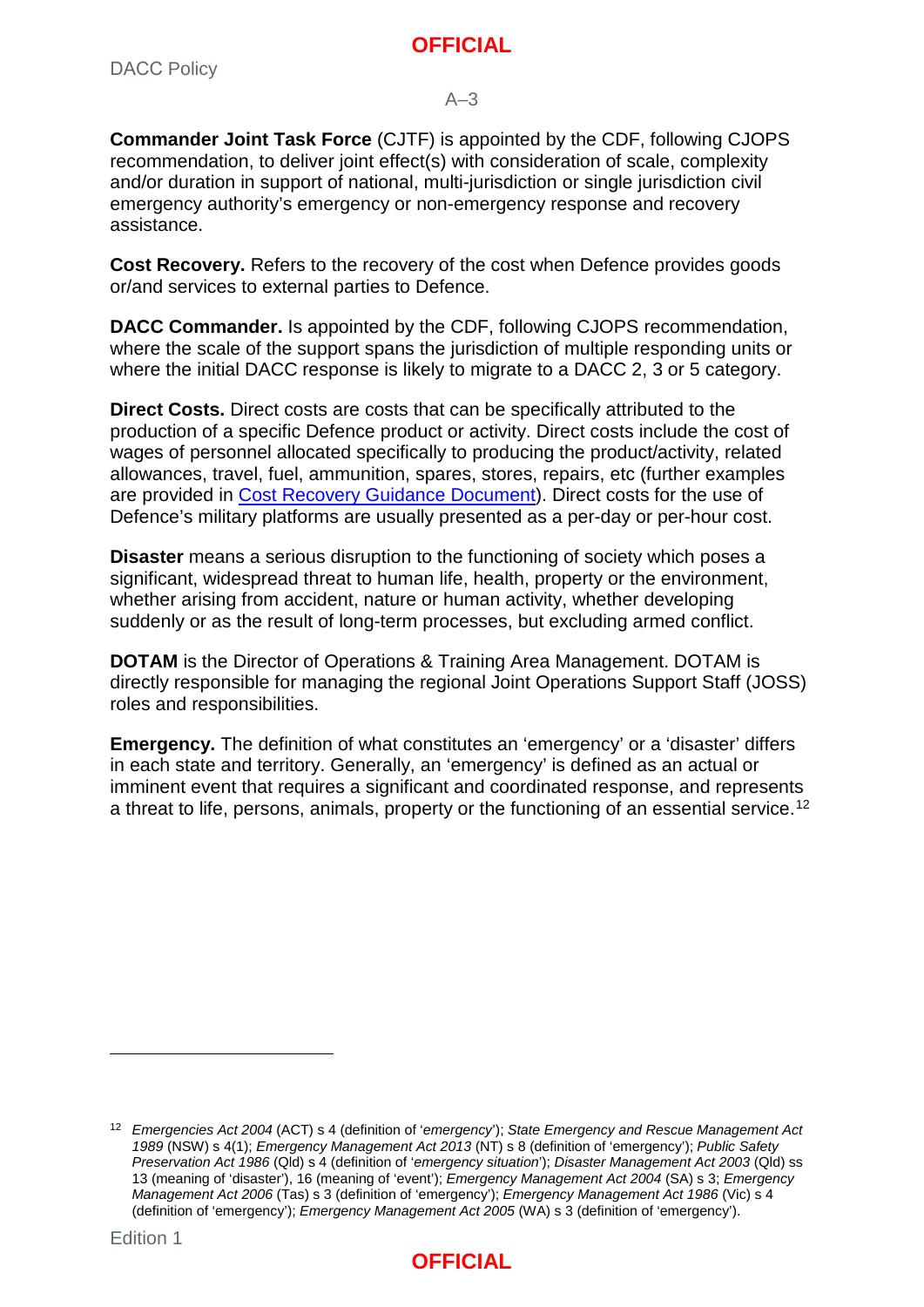#### $\Delta - A$

**Emergency Assistance.** Assistance which is immediate, urgent and for the purpose of responding to or mitigating an emergency. State and territory governments have primary responsibility for the protection of life, property and the environment; this includes coordinating and planning an emergency response or recovery within their individual jurisdictions. Where the scale of the emergency or disaster exceeds or exhausts the response capacity and capabilities of the state or territory (government, community and/or commercial) or where resources cannot be mobilised in sufficient time, they may seek Australian Government non-financial assistance, including from Defence.

**Evacuation** means the removal of persons or things from a disaster or danger area, etc., to a place of greater safety.

**Full Cost.** Full cost means the total cost of producing a Defence product or activity. It is calculated by adding both direct and indirect costs together. Further information is provided in the [Cost Recovery Guidance Document.](http://drnet/dfg/Services-Guidance/Pages/Default.aspx)

**Gifts in Kind.** Gifts in kind are donations from government departments, nongovernment organisations and members of the public to recipients in areas where the ADF is operating. Gifts in kind may include goods and equipment such as food, clothing, toys, medical equipment, sporting equipment, stationery and books.

*Note: Donations intended for countries/areas outside Australian territory are not managed under DACC policy.*

**Hazard** means an existing or potential condition that may cause harm to people, or damage to property or the environment.

**Indemnity** means a legally binding promise by which one party undertakes to accept the legal and financial risk of loss or damage another party may suffer.

**Indirect Costs.** Indirect costs are costs that cannot be specifically attributed to the production of a specific Defence product or activity. Indirect costs typically benefit multiple Defence products or activities. Examples include wages for management and administrative support, utility costs, general stores, etc.

**Insurance** means the act, system, or business of insuring property, life, the person, etc., against loss or harm arising in specified contingencies, as fire, accident, death, disablement, or the like, in consideration of a payment proportionate to the risk involved.

**Interagency Training** are training activities and exercises that Defence undertakes with external civil emergency management and law enforcement agencies that are designed to promote interoperability between Defence and external government agencies and groups and enhance joint operations, such as emergency DACC, DACC Category 6, DFACA tasking and/or civil emergency response capabilities on Defence bases.

**Joint Operations Support Staff** (JOSS). [JOSS](http://drnet.defence.gov.au/DSRG/JOSS/Pages/About%20JOSS.aspx) provide coordination of requests from the community for Defence assistance for the conduct of support which is primarily the responsibility of the civil community, or other government organisations.

#### Edition 1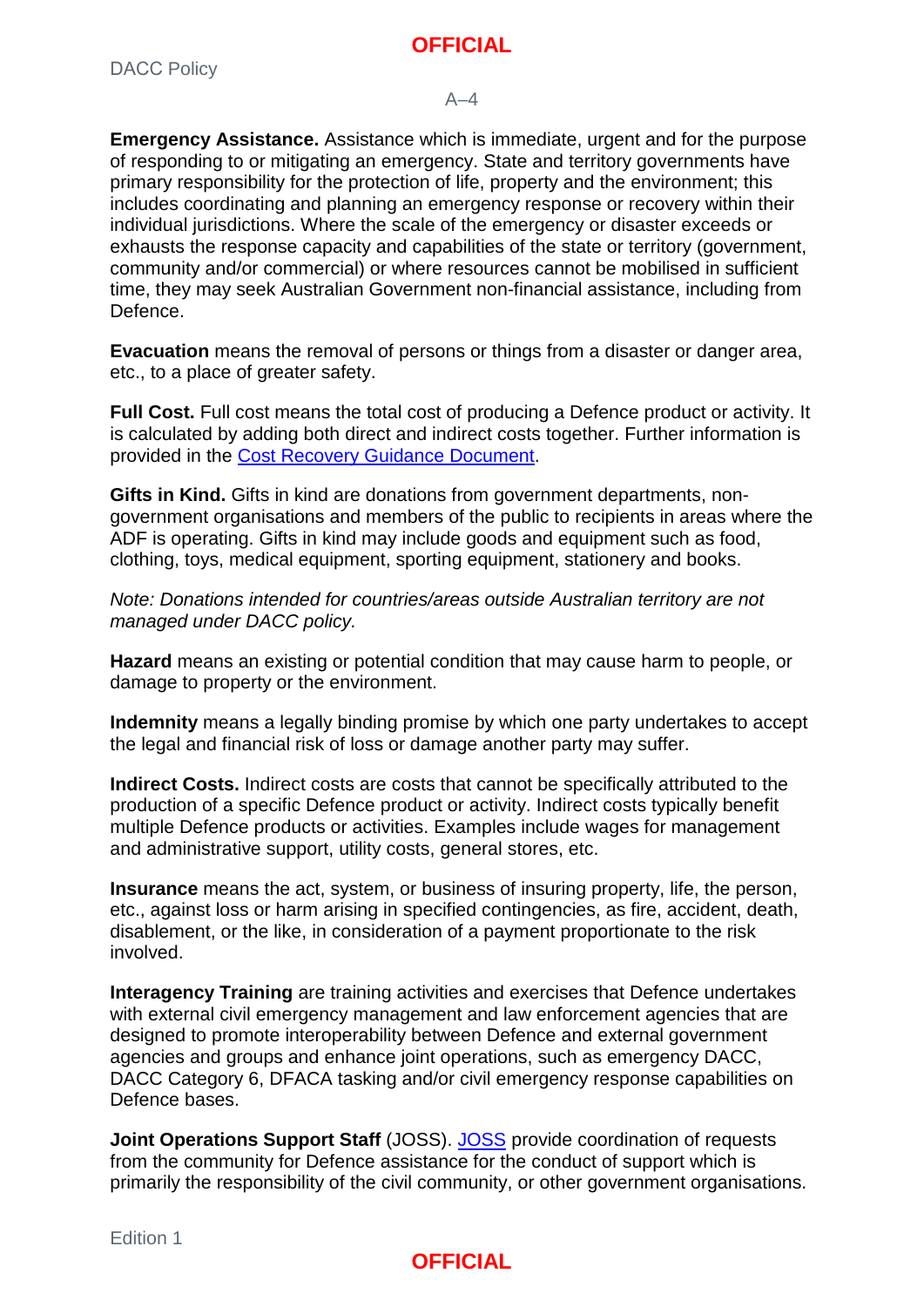#### $A-5$

**JTF/JTG LO** means a Joint Task Force or Joint Task Group designated liaison officer, who will be situated within a state or territory agency or coordinating body at the tactical level to conduct liaison functions specific to their parent organisation. The LO is to ensure situational awareness is maintained between the parent organisation and the supported agency or body. This complements the role of the ADFLO; however, on appointment of the JTF/JTG LO, the ADFLO may be required to reposture to support wider organisational requirements at a strategic level. The JTF/JTG LO is not assigned for strategic level advice to MSC and HQJOC on potential emergency support, instead, the JTF/JTG LO provide tactical and operational level advice for effects based planning.

**Law Enforcement Agency.** Australian Federal, State and Territory Police, when operating within their respective jurisdictions, and the Australian Border Force when operating in the maritime environment, are considered law enforcement agencies for the purposes of DACC.

**MJOSS** means Manager Joint Operations Support Staff.

**Net Additional Costs.** Net additional costs (NAC) are those direct costs incurred by Defence in the production of a specific Defence product or activity for which Defence has not been appropriated for (in other words, for which Defence has not received funding from Government).

**Non-emergency Assistance.** Assistance which is not immediate, urgent and for the purpose of responding to or mitigating and emergency. Defence should only provide non-emergency assistance to the civil community both government and nongovernment (including individuals or commercial entities), where there are no alternatives for gaining this support.

**Record.** A record in the Defence context is any document or artefact, regardless of form or format that preserves the memory or knowledge of information related to Defence events, activities, decisions and personnel. Records are a Defence asset and need to be maintained, protected and used appropriately. Defence has a legal obligation to retain all records from the conduct of Defence operations and those records may then be required for future purposes such as evidence in enquiries or lessons learnt. Defence must be able to demonstrate what and why decisions were made and actions taken and how they were carried out.

**Recovery support** is 'the coordinated process of supporting affected communities in the re-construction of the built environment and the restoration of emotional, social, economic, built and natural environment wellbeing.'[13](#page-15-0)

**Public event of significance** (PES). This is a request for Defence assistance (DACC 5) where the activity, due to its size and/or public profile where Defence reputation may be affected, is managed via PES criteria and a selective program that is authorised by the Minister for Defence.



<span id="page-15-0"></span><sup>&</sup>lt;sup>13</sup> As described in the Australian Emergency Management Glossary.